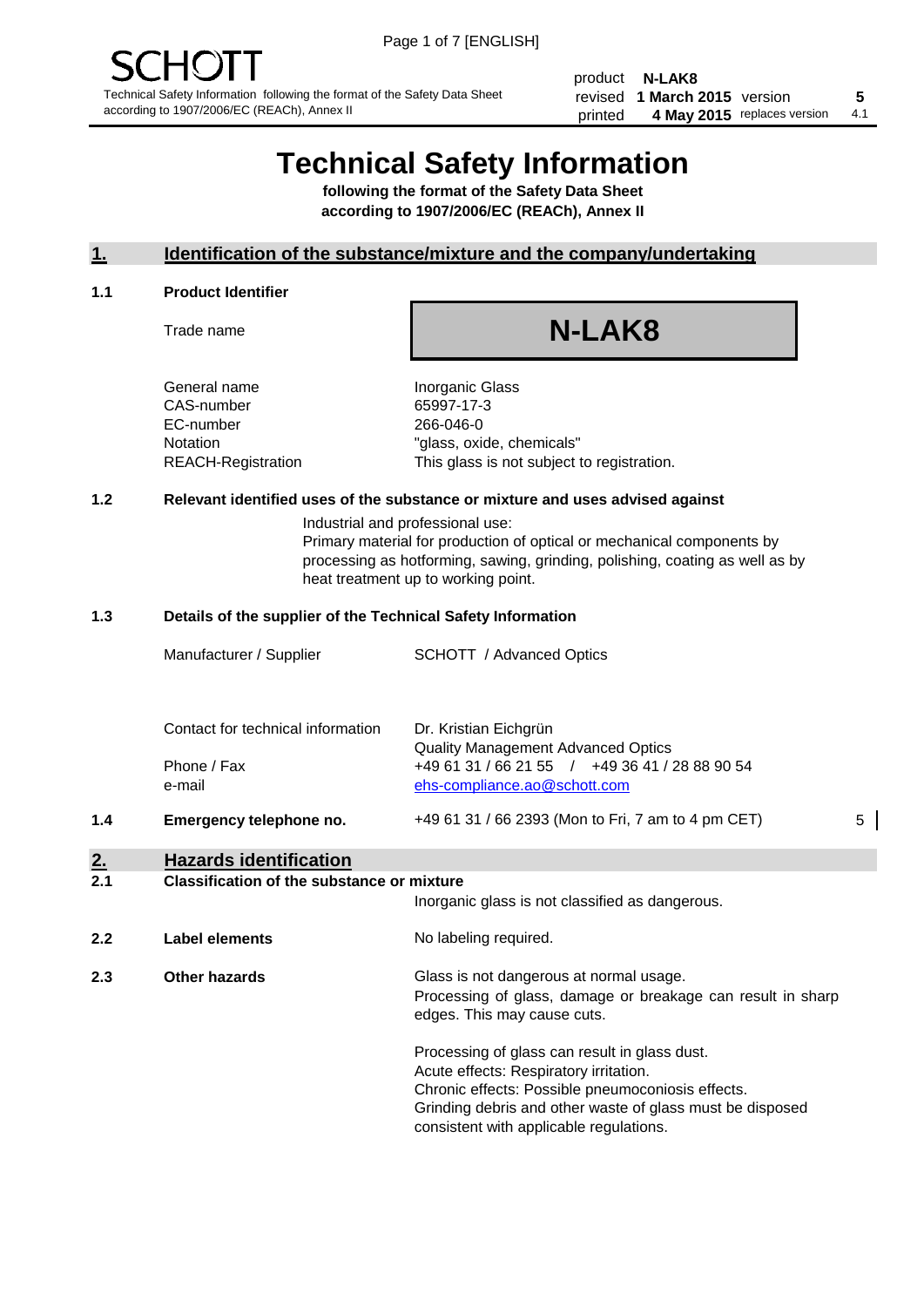### **3. Composition/information on ingredients**

#### **3.1 Substances**

As the substance glass is not included in the candidate list of substances of very high concern, currently there are no information duties according to article 33 of REACH. However for the production of glass we may use substances, which are on the candidate list and had been included in Annex XIV of the REACH regulation or could be included in future . These powdery substances are not present as such in the final glass; they are fully integrated into the glass matrix through the melting process. Thus they loose their original characteristics. The main components are listed as additional information in chapter 16. For more information please refer to ehs-compliance.ao@schott.com.

#### **3.2 Mixtures**

Glass is classified as substance acc. to regulation (EC) No 987/2008 (amending of Reach-Reg.).

#### **4. First aid measures**

#### **4.1 Description of first aid measures**

| <b>General information</b> | Glass is no hazardous substance. The following information<br>refer to glass dust and glass splinter which may result from<br>processing or breakage. |
|----------------------------|-------------------------------------------------------------------------------------------------------------------------------------------------------|
| <b>After inhalation</b>    | Supply fresh air; consult doctor in case of complaints                                                                                                |
| After skin contact         | Normally not dangerous.                                                                                                                               |
|                            | Consult doctor in case of complaints.                                                                                                                 |
| After eye contact          | Rinse under running water.                                                                                                                            |
|                            | Consult doctor in case of complaints.                                                                                                                 |
| <b>After swallowing</b>    | Consult doctor                                                                                                                                        |

#### **4.2 Most important symptoms and effects, both acute and delayed**

none known

**4.3 Indication of immediate medical attention and special treatment needed** 

|     |                                                                     | none                           |
|-----|---------------------------------------------------------------------|--------------------------------|
| 5.  | <b>Fire fighting measures</b>                                       |                                |
| 5.1 | <b>Extinguishing media</b>                                          | no requirements                |
| 5.2 | Special hazards arising from the substance or mixture               | none. Glass is noncombustible. |
| 5.3 | <b>Advice for firefighters</b>                                      | none                           |
| 6.  | <b>Accidental release measures</b>                                  |                                |
| 6.1 | Personal precautions, protective equipment and emergency procedures |                                |
|     |                                                                     | none                           |
| 6.2 | <b>Environmental Precautions</b>                                    | none                           |
| 6.3 | Methods and material for containment and cleaning up                | none                           |
| 6.4 | Reference to other sections                                         | none                           |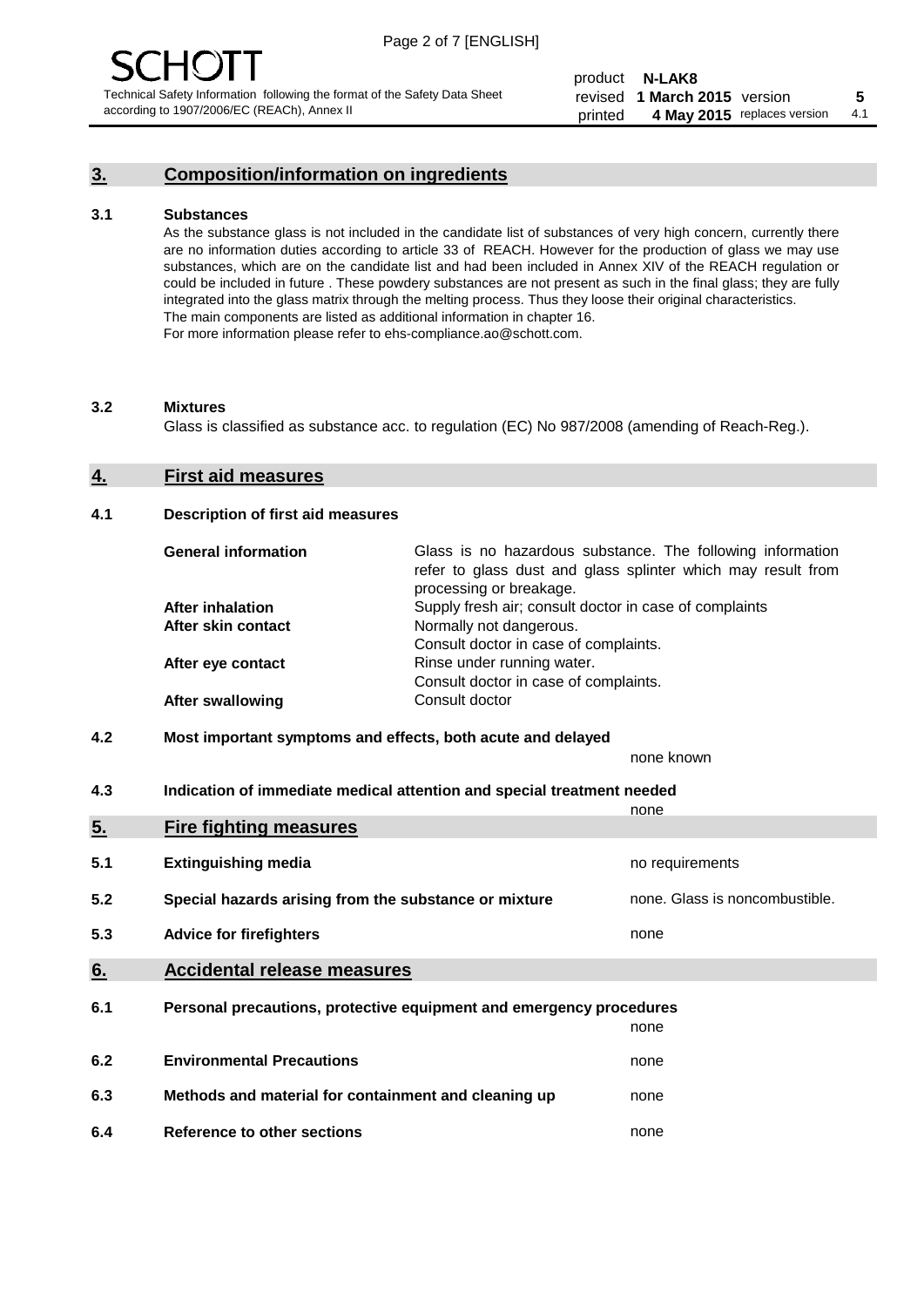

product **N-LAK8** revised **5 1 March 2015** version printed 4 May 2015 replaces version 4.1

| <u>7.</u> | <b>Handling and storage</b>                                                                                      |                                                                                                                                                                                                                                                                                                                                                                                     |
|-----------|------------------------------------------------------------------------------------------------------------------|-------------------------------------------------------------------------------------------------------------------------------------------------------------------------------------------------------------------------------------------------------------------------------------------------------------------------------------------------------------------------------------|
| 7.1       | <b>Precautions for safe handling</b>                                                                             | Avoid breakage because of injury risk by sharp edges.                                                                                                                                                                                                                                                                                                                               |
| 7.2       | Conditions for safe storage, including any incompatibilities                                                     | Store in dry environment. Avoid excessive humidity.                                                                                                                                                                                                                                                                                                                                 |
| 7.3       | Specific end use(s)                                                                                              | see section 1.2                                                                                                                                                                                                                                                                                                                                                                     |
| <u>8.</u> | <b>Exposure controls / personal protection</b>                                                                   |                                                                                                                                                                                                                                                                                                                                                                                     |
| 8.1       | <b>Control parameters</b><br>Regulation<br>Value<br>0.3 mg / $m3$<br>peak limit<br>no information<br>teratogenic | In case of dust formation, declaration for FUSED SILICA, CAS-No: 60676-86-0<br>TRGS 900 - GERMAN OCCUPATIONAL EXPOSURE LIMIT VALUES (01/2006)<br>(EXPOSURE LIMIT VALUE) with reference to the respirable fraction.<br>There is no reason to fear a risk of damage to the developing embryo<br>or foetus when limit value is adhered to                                              |
| 8.2       | <b>Exposure controls</b><br>in general.                                                                          | Technical measures and appropriate work processes have higher priority than personal<br>protective equipment. Provide adequate ventilation by local exhaust ventilation or ventilation<br>Adequate assessment tools for verification of effectivity of the protective measures includes<br>methods of measurements as described in "Technischen Regeln for Gefahrstoffe (TRGS) 402. |
|           | <b>Respiratory Protection</b>                                                                                    | Technical measure: wet grinding/processing, avoid dust<br>formation.<br>If glass dust or particulates are above the national exposure<br>limits use a national approved respirator for dust and fibers.                                                                                                                                                                             |
|           | <b>Hand Protection</b>                                                                                           | Use protective gloves and safety wristbands for protection<br>against cut injuries.                                                                                                                                                                                                                                                                                                 |
|           | Eye Protection                                                                                                   | Use industrial safety glasses that meet national standards.                                                                                                                                                                                                                                                                                                                         |
|           | <b>Personnel Protection</b>                                                                                      | Use safety skirting for protection from sharp edges.<br>Wear safety shoes.                                                                                                                                                                                                                                                                                                          |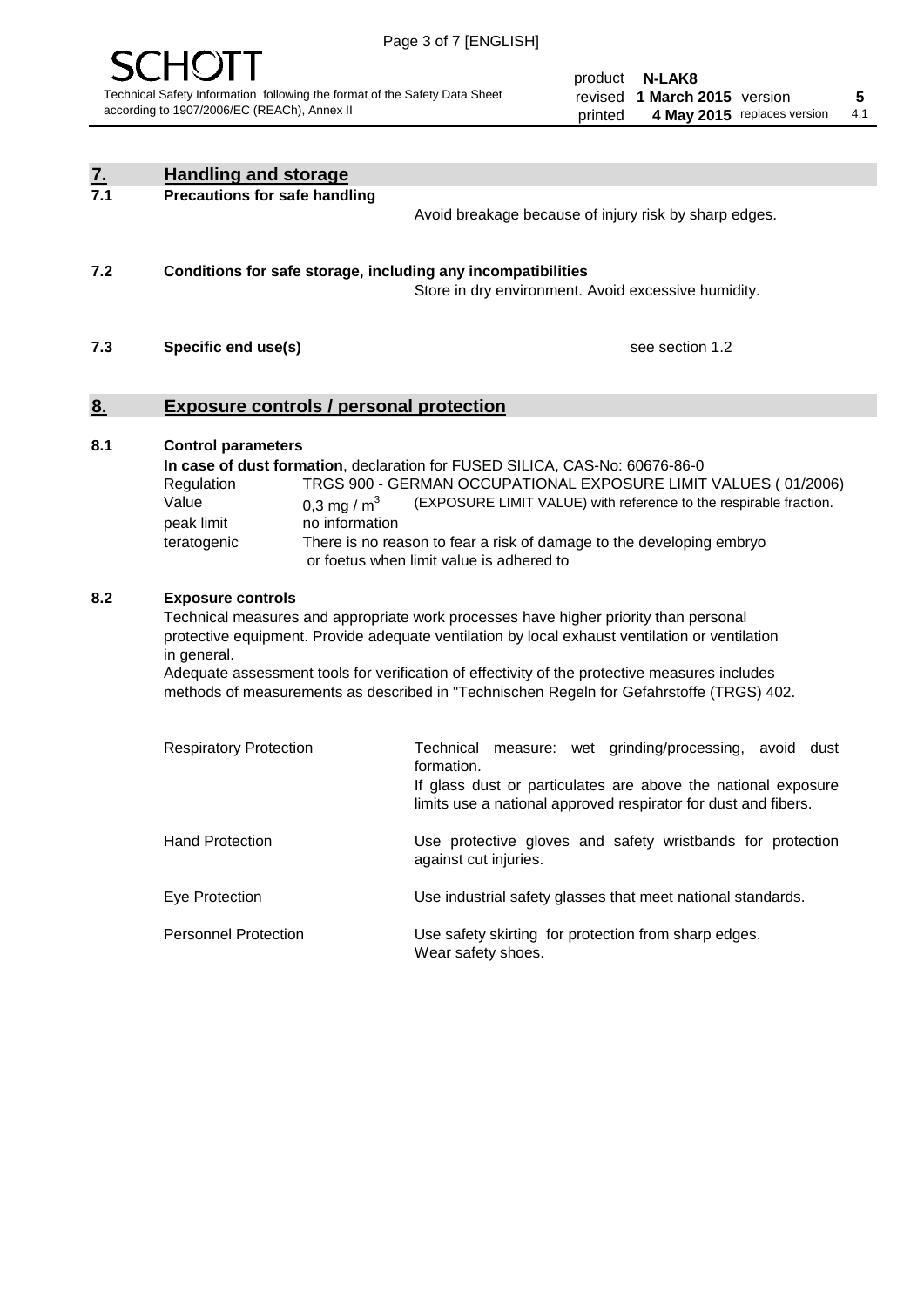#### **9. Physical and chemical properties**

#### **9.1 Information on basic physical and chemical properties**

|     | Appearance                            |                                                    |
|-----|---------------------------------------|----------------------------------------------------|
|     | <b>Physical state</b>                 | solid                                              |
|     | <b>Colour</b>                         | transparent or coloured                            |
|     | Odour                                 | odourless                                          |
|     | pH-value                              | not applicable                                     |
|     | Boilling point/boilling range         | not applicable                                     |
|     | Melting point/melting range           | 643 °C                                             |
|     |                                       | Transformation temperature according to ISO 7884-8 |
|     | <b>Flashpoint</b>                     | not combustible                                    |
|     | <b>Combustibility</b>                 | not combustible                                    |
|     | Ignition temperature                  | none                                               |
|     | <b>Auto flammability</b>              | none                                               |
|     | Danger of explosion                   | none                                               |
|     | <b>Explosive limits upper / lower</b> | none                                               |
|     | <b>Oxidizing characteristics</b>      | none                                               |
|     | Vapour pressure                       | not applicable                                     |
|     | Density (20 °C)                       | $3,75$ g/ccm                                       |
|     | <b>Water solubility</b>               | not applicable                                     |
|     | <b>Fat solubility</b>                 | not applicable                                     |
|     | n-octanol-water partition coefficient | not applicable                                     |
|     | <b>Other information</b>              | none                                               |
| 9.2 | <b>Other information</b>              | none                                               |

## **10. Stability and Reactivity**

#### **10.1 Reactivity**

Glass is a stable material. Glass is inert to many chemicals, but may react to hot, strong alkaline solutions and with hydrofluoric, fluorosilicic and phosphoric acids. When heated to temperatures above the melting point, metal oxide fumes may be emitted.

Glass is an amorphous, inorganic, usually transparent or translucent substance consisting of a mixture of silicates or sometimes borates or phosphates as glass formers. With additions of modifiers a melt is produced at high temperatures, that cools to a solid state without crystallization.

#### **10.2 Chemical stability**

Glass is stable at normal environmental conditions.

**10.3 Possibility of hazardous reactions** 

No hazardous reactions at intended use.

| 10.4 | <b>Conditions to avoid</b>       | see section 10.1 |
|------|----------------------------------|------------------|
| 10.5 | Incompatible materials           | see section 10.1 |
| 10.6 | Hazardous decomposition products | see section 10.1 |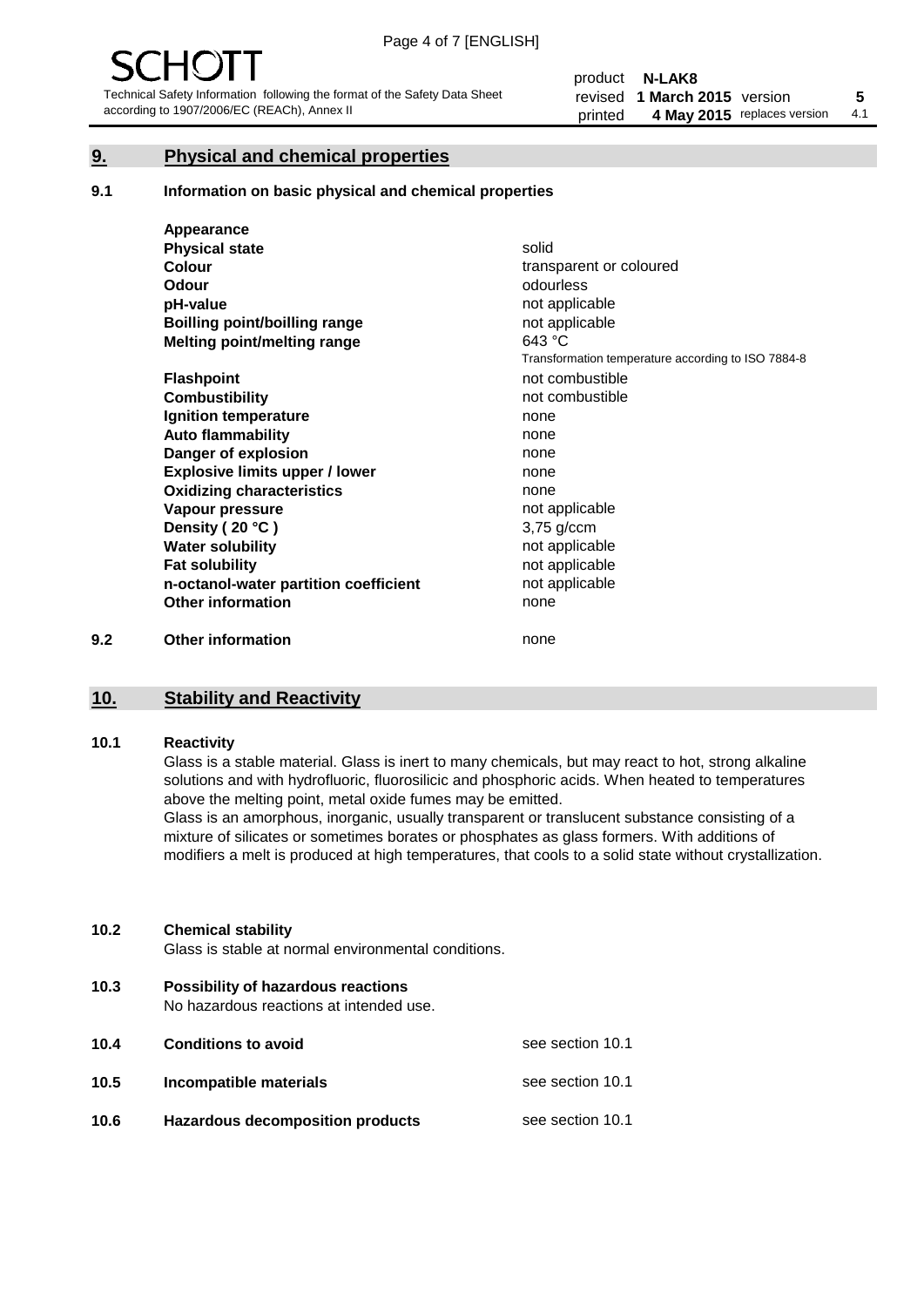

#### **11. Toxicological information**

**11.1 Information on toxicological effects** Toxicological data are not available.

### **12. Ecological information**

- **12.1 Toxicity**
- **12.2 Persistence and degradability**
- **12.3 Bioaccumulative potential**
- **12.4 Mobility in soil**
- **12.5 Results of PBT and vPvB assessment**
- **12.6 Other adverse effects**

#### **13. Disposal considerations**

**13.1 Waste treatment methods**

Disposal according to local regulations

unknown unknown unknown unknown

unknown unknown

| <u>14.</u> | <b>Transport information</b>                                            |                     |
|------------|-------------------------------------------------------------------------|---------------------|
| 14.1       | <b>UN Number</b>                                                        | no requirements     |
| 14.2       | <b>UN Proper Shipping Name</b>                                          | no requirements     |
| 14.3       | <b>Transport hazard class(es)</b>                                       | no requirements     |
| 14.4       | Packing group                                                           | no requirements     |
| 14.5       | <b>Environmental hazards</b>                                            | no requirements     |
| 14.6       | Special precautions for user                                            | see sections 6 to 8 |
| 14.7       | Transport in bulk according to Annex II of MARPOL73/78 and the IBC Code |                     |
|            |                                                                         | no requirements     |

#### **15. Regulatory information**

#### **15.1 Safety, health and environmental regulations/legislation specific for the substance or mixture**

**REACH** Under REACH glass is classified as a "Substance". According to Appendix V Number 11 of the REACh regulation glass is exempted from registration if specified conditions are met. SCHOTT AG, Advanced Optics has examined this conditions for its products. This glass is not subject to registration.

**RoHS** This glass does not contain - according to our knowledge - materials in concentrations, whose placing on the market is forbidden in accordance to the current requirements of the European Directive 2011/65/EU.

#### **United Nations Globally Harmonized System (UN-GHS) related to safety information.**

This information considers also the requirements of the UN-GHS related to safety information.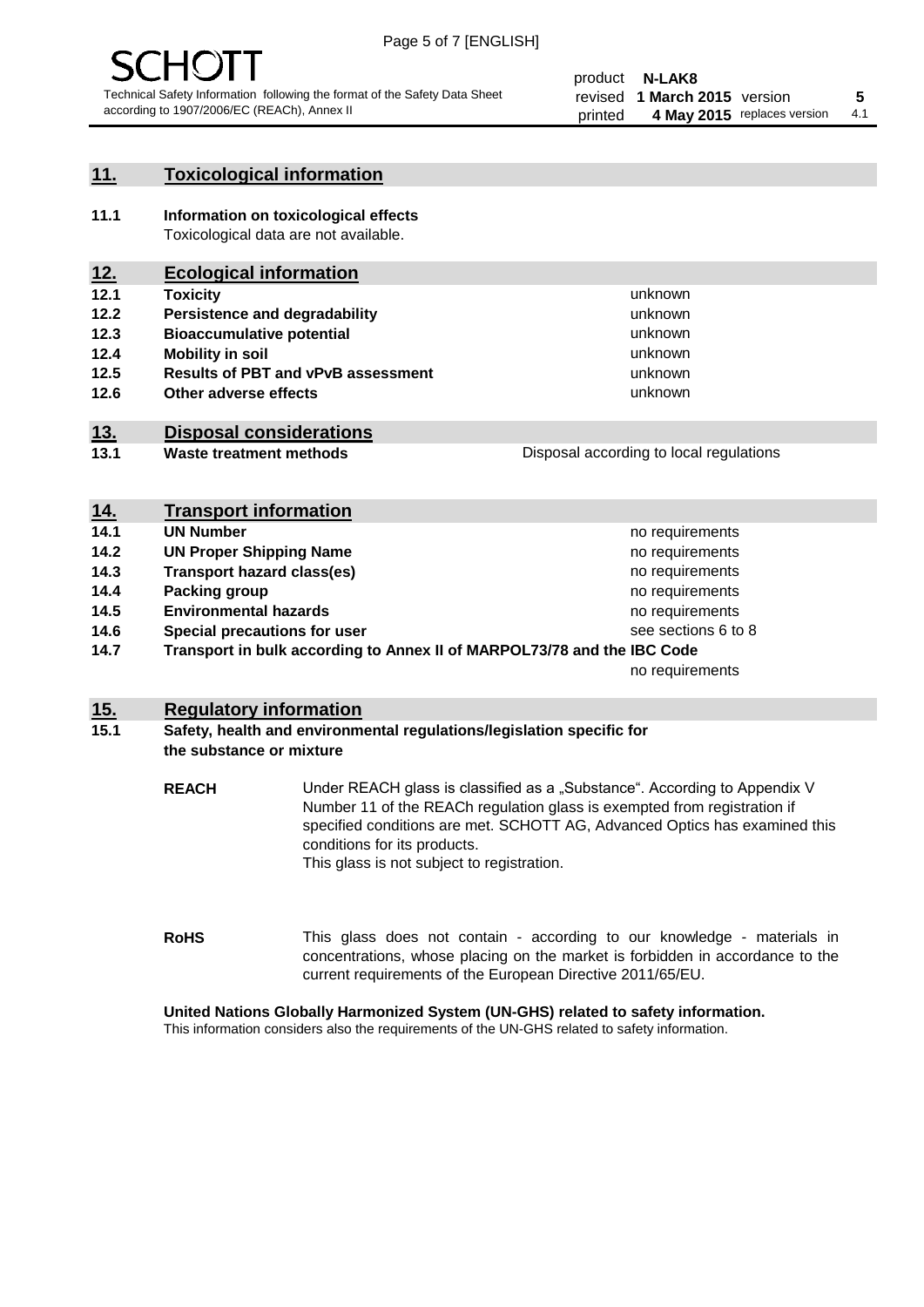# $\mathbf{H}$

Technical Safety Information following the format of the Safety Data Sheet according to 1907/2006/EC (REACh), Annex II

#### product **N-LAK8** revised **5 1 March 2015** version printed 4 May 2015 replaces version 4.1

#### **15.2 Chemical Safety Assessment**

A Chemical Safety Assessment has not been carried out.

#### **16. Other information**

#### **16.1 Composition of mixture according to raw materials, based on the oxides.**

| chemical          |               | proportion    | <b>SVHC (REACH)</b> | Reg.  | <b>OSHA</b>                                             | <b>ACGIH</b>        | Carc. |
|-------------------|---------------|---------------|---------------------|-------|---------------------------------------------------------|---------------------|-------|
| name              | <b>CAS-No</b> | of weigth (%) | (Y/N)               | (Y/N) | <b>PEL</b>                                              | TLV                 | (Y/N) |
| Boron Oxide       | 1303-86-2     | $30 - 40$     | Yes                 | Yes   | $15 \text{ mg/m}^3$                                     | $10 \text{ mg/m}^3$ | No    |
| Barium Oxide      | 1304-28-5     | < 1           | No                  | Yes   | $0.5 \text{ mg/m}^3$ 0.05 mg/m <sup>3</sup>             |                     | No    |
| Calcium Oxide     | 1305-78-8     | $1 - 10$      | No                  | Yes   | $5 \text{ mg/m}^3$                                      | $2 \text{ mg/m}^3$  | No    |
| Lanthanum Oxide   | 1312-81-8     | $40 - 50$     | No                  | No    | N/A                                                     | N/A                 | No    |
| Antimony Trioxide | 1309-64-4     | < 1           | No                  | Yes   | $0.5 \,\mathrm{mq/m^3}$ 0.5 mg/m <sup>3</sup>           |                     | Yes   |
| Silica            | 14808-60-7    | $1 - 10$      | No                  | Yes   | $0.1 \text{ mg/m}^3$ 0.025 mg/m <sup>3</sup>            |                     | No    |
| Zinc Oxide        | 1314-13-2     | $1 - 10$      | No                  | Yes   | 5 mg/m <sup>3</sup> (fume) 2 mg/m <sup>3</sup> (R dust) |                     | No    |
| Zirconium Oxide   | 1314-23-4     | $1 - 10$      | No                  | Yes   | $5 \text{ mg/m}^3$                                      | $5 \text{ mg/m}^3$  | No    |
|                   |               |               |                     |       |                                                         |                     |       |

**The classification and limiting values are valid for the raw materials, see section 3. Glass is not a substance of very high concern (SVHC).**

#### **Explanations to the data in the table**

| SVHC(REACH)        | The raw material is listed in the candidate list of the substances of very high<br>concern                                                                 |
|--------------------|------------------------------------------------------------------------------------------------------------------------------------------------------------|
| Reg.               | Regulated chemical substance per list OSHA Regulations (Standards - 29 CFR)<br>Subpart 1910.1000 Tables Z1 to Z3 Limits for Air Contaminants               |
| OSHA / PEL         | Permissible exposure limit – for chemical materials, issued by the OSHA                                                                                    |
| <b>ACGIH / TLV</b> | Threshold limit value - chemical substances classification by the ACGIH                                                                                    |
| <b>OSHA</b>        | Occupational Safety and Health Administration, an organization of the US.<br>Department of Labor (www.osha.gov).                                           |
| <b>ACGIH</b>       | American Conference of Governmental Industrial Hygienists (ACGIH), an<br>member-based organization that advances occupational and environmental<br>health. |
| Carc.              | Chemical substance classified as carcinogen                                                                                                                |